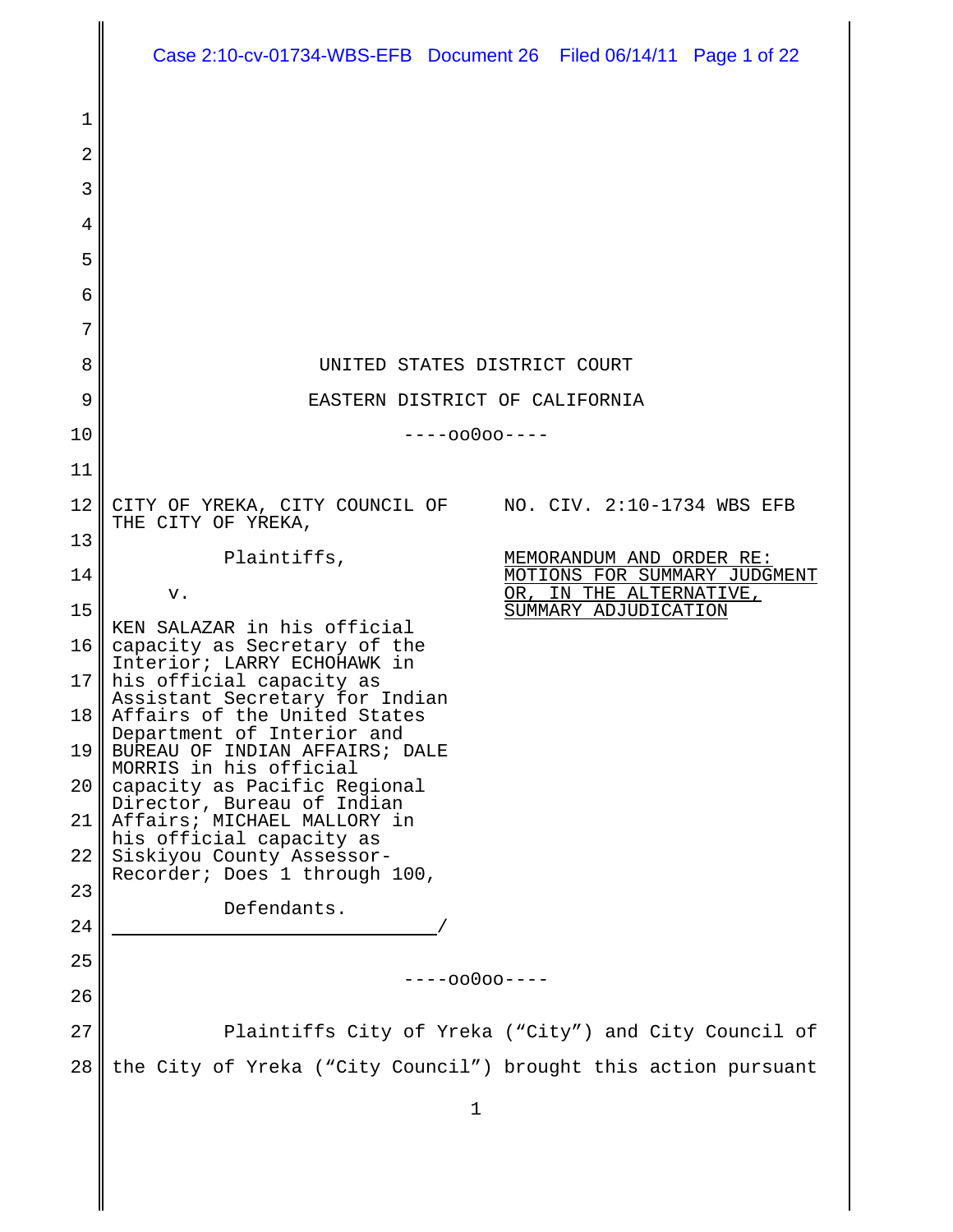### Case 2:10-cv-01734-WBS-EFB Document 26 Filed 06/14/11 Page 2 of 22

1 2 3 4 5 6 7 8 9 10 11 12 13 14 15 16 17 to the Administrative Procedures Act ("APA"), 5 U.S.C. §§ 701-706, against defendants Ken Salazar, in his official capacity as Secretary of the United States Department of the Interior ("Secretary"); Larry Echohawk, in his official capacity as Assistant Secretary for Indian Affairs of the Department of the Interior; the Bureau of Indian Affairs ("BIA"); Dale Morris, in his official capacity as the Pacific Regional Director ("regional director") of the BIA; and Michael Mallory, in his official capacity as Siskiyou County Assessor-Recorder, arising from the Secretary's decision to acquire approximately 0.90 acres of land to be held in trust by the United States for the Karuk Tribe of California ("Karuk," "tribe," or "KTOC"). The Secretary decided to acquire the land pursuant to the Indian Reorganization Act ("IRA"), 25 U.S.C. §§ 461-79, and its implementing regulations. Plaintiffs have filed a motion for summary judgment or, in the alternative, summary adjudication, and defendants have filed a motion for summary judgment. $<sup>1</sup>$ </sup>

#### 18 I. Factual and Procedural Background

24

25

26

19 20 21 22 23 On April 8, 2003, pursuant to Tribal Resolution No. 03- R-06, approved on March 31, 2003, the Karuk Tribe of California submitted a fee-to-trust application to the regional director of the BIA. The tribe requested that the United States hold 0.90 acres of land ("the land") in the City of Yreka and County of

27 28  $1$  Defendant Michael Mallory is no longer a party to this action. (See Docket No. 11 (stipulated consent decree and order).)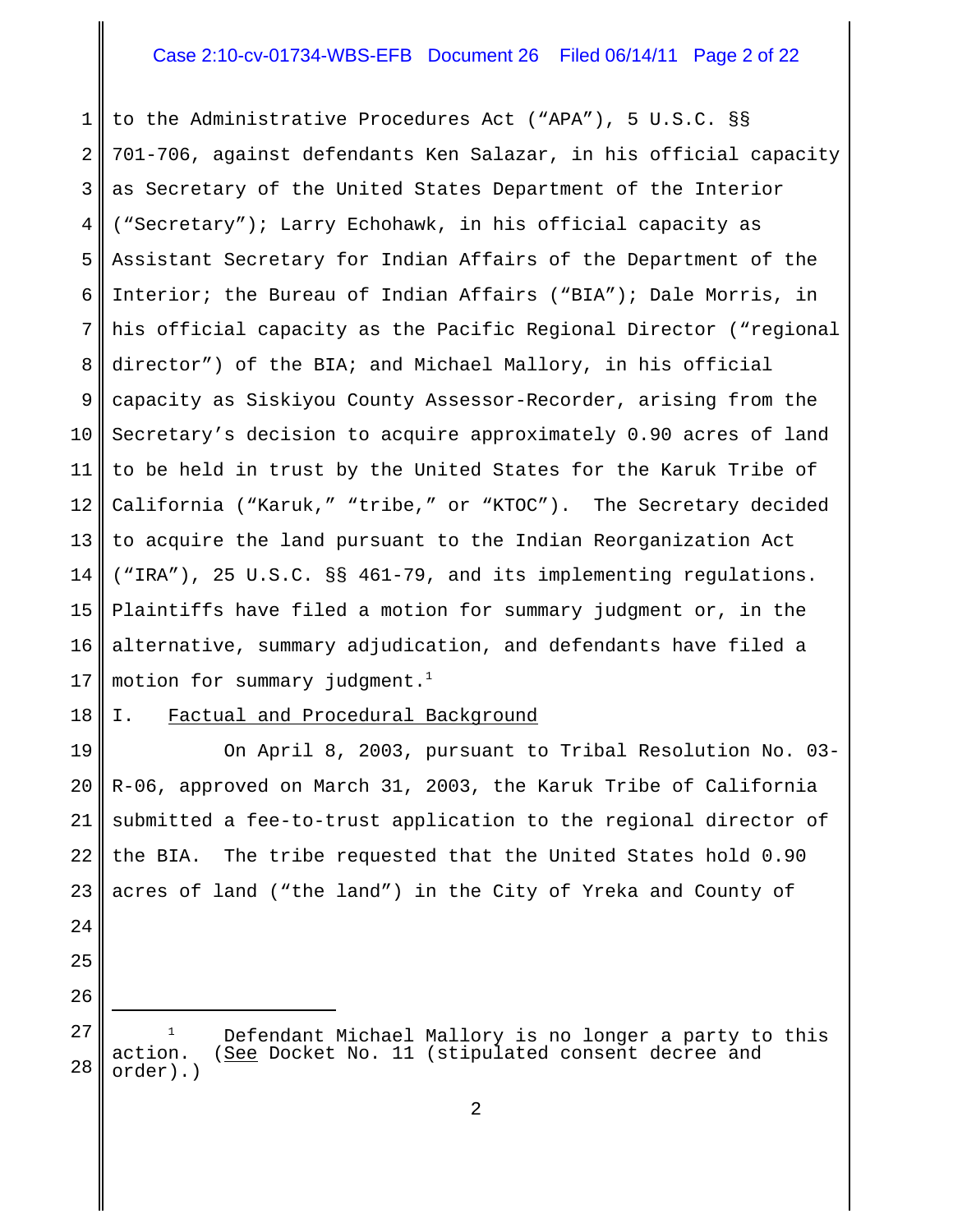## Case 2:10-cv-01734-WBS-EFB Document 26 Filed 06/14/11 Page 3 of 22

1 2 3 4 5 6 7 8 9 10 11 12 13 Siskiyou<sup>2</sup> in trust for the tribe. (See AR000001-AR000080.<sup>3</sup>) The tribe's application stated that it had purchased the land in 1999 and had operated a health and dental clinic (commonly referred to as "Yreka Clinic," "Yreka Medical Clinic," or "Foster/Yreka Clinic") on the land for longer than a decade. The tribe had remodeled a building on the land in three phases, with the final phase to be completed in June of 2003. In its application, the tribe indicated that it had originally intended to build a new building on land already held in trust by the United States, but had purchased additional land and remodeled rather than constructed a new building because of a cease and desist order on new construction in the City of Yreka due to the inadequacy of the sanitary sewer system.<sup>4</sup>

<sup>2</sup> The regional director of the BIA described the land as follows:

Parcel 3-A-1, as shown on Boundary Line Adjustment & Parcel Map Survey Recorded July 14, 1979 in Book 7, Page 3 of Parcel Map in the office of the County Recorder of Siskiyou County.

Assessor's Parcel No.: 061-341-070, 0.90 acres[.]

20 (AR000183.)

14

15

16

17

18

19

21 22 23 24 Defendants lodged the administrative record. (See Docket No. 13.) Plaintiffs did not move to augment the administrative record, as they were permitted to do so on or before January 10, 2011. (See Status (Pretrial Scheduling) Order at 2:23-24 (Docket No. 14).) Defendants' version of the administrative record consists of documents Bates-numbered AR000001-AR000257.

25 26 27 28 <sup>4</sup> In opposition to defendants' motion, plaintiffs request that the court judicially notice Order No. R1-2003-0048 by the California Regional Water Quality Control Board, North Coast Region. (<u>See</u> Pls.' Req. for Judicial Notice Ex. A (Docket No. 20).) That order, issued the month following the tribe's application, rescinded the cease and desist order, thus permitting new construction. Defendants have not objected to the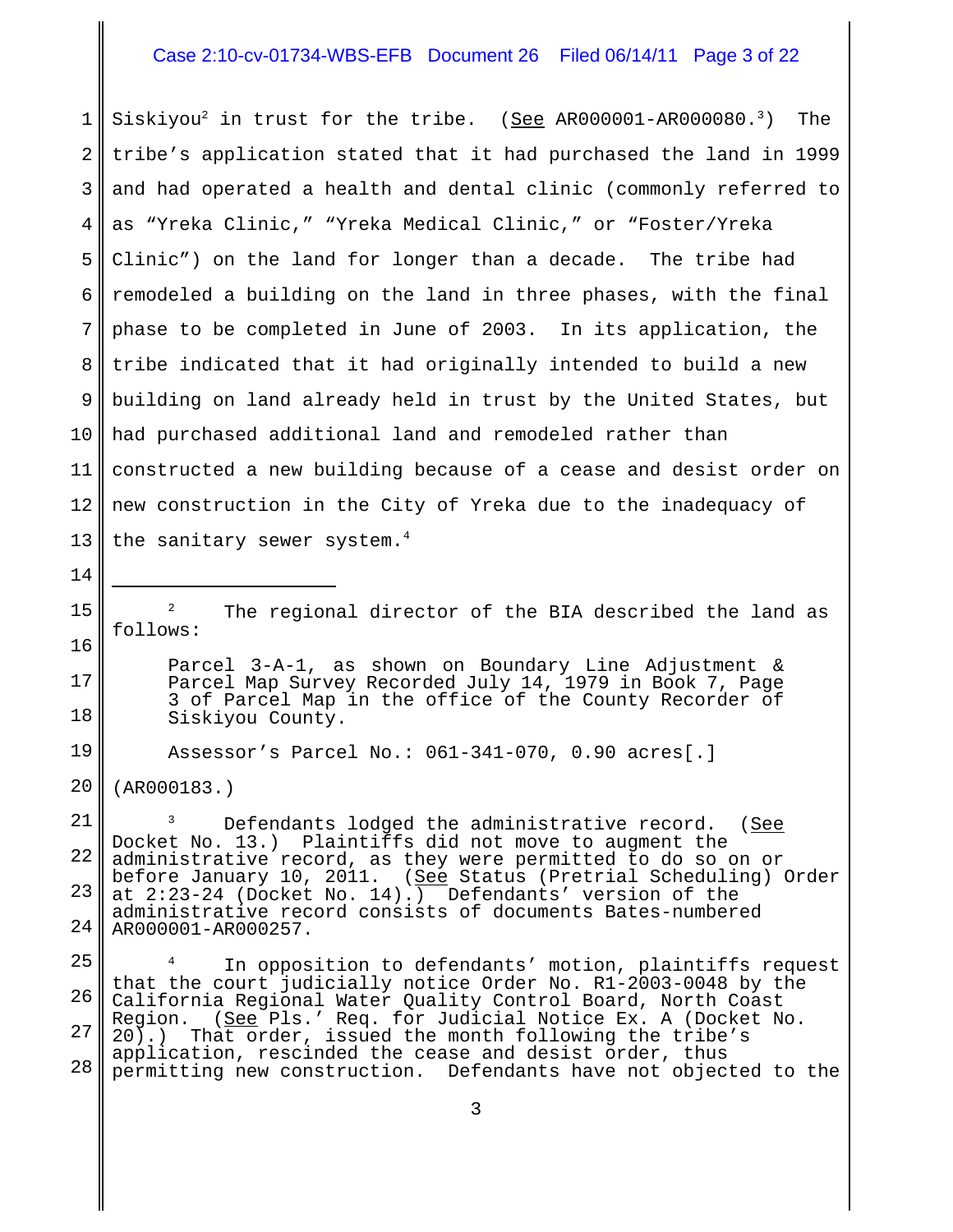### Case 2:10-cv-01734-WBS-EFB Document 26 Filed 06/14/11 Page 4 of 22

1 2 3 4 5 6 7 8 9 10 11 12 13 14 15 The application first addressed the policy on land acquisition found at 25 C.F.R. § 151.3(a). The application indicated that the land "is located approximately 1.4 miles from Tribal Trust land within the ancestral territory." (AR000006; see also id. ("The [] clinic is the Yreka Clinic, which is located approximately 1.4 miles from the Tribal housing, within walking distance of Karuk trust land."). The tribe requested trust status because "it is a goal of the Tribe, as a Self Governance Tribe, to operate all tribal programs and facilities on Tribal Land." (Id.; see also AR000007 ("The Karuk Tribe is one of the largest California Self-Governance Tribes currently in negotiation compact agreements within the Departments of the Interior [sic]. Since 1996, our tribe has continued to assume sovereign jurisdiction of our ancestral territory and the Tribal and Federal trust responsibilities therin.").)

16 17 18 19 20 21 The tribe stated that its health program provides care to the majority of the "tribal and community members." (AR000006.) At the time, the tribe had "three clinics in the aboriginal territory," with only one of them located on trust land. (Id.) The Yreka Clinic would be the second clinic located on trust land.

22 23 The application then addressed seven factors that the

24 25 26 27 28 request for judicial notice, but argue that the rescission order is not relevant. (See Defs.' Reply at 4:6-5:28 (Docket No. 23).) Notably, plaintiffs have not argued that the rescission order should have been part of the administrative record. Further, even if the court treated it as part of the administrative record, the court's analysis would not be affected because, as discussed later, the regional director implicitly considered and rejected the argument that a new clinic could be built on existing trust land.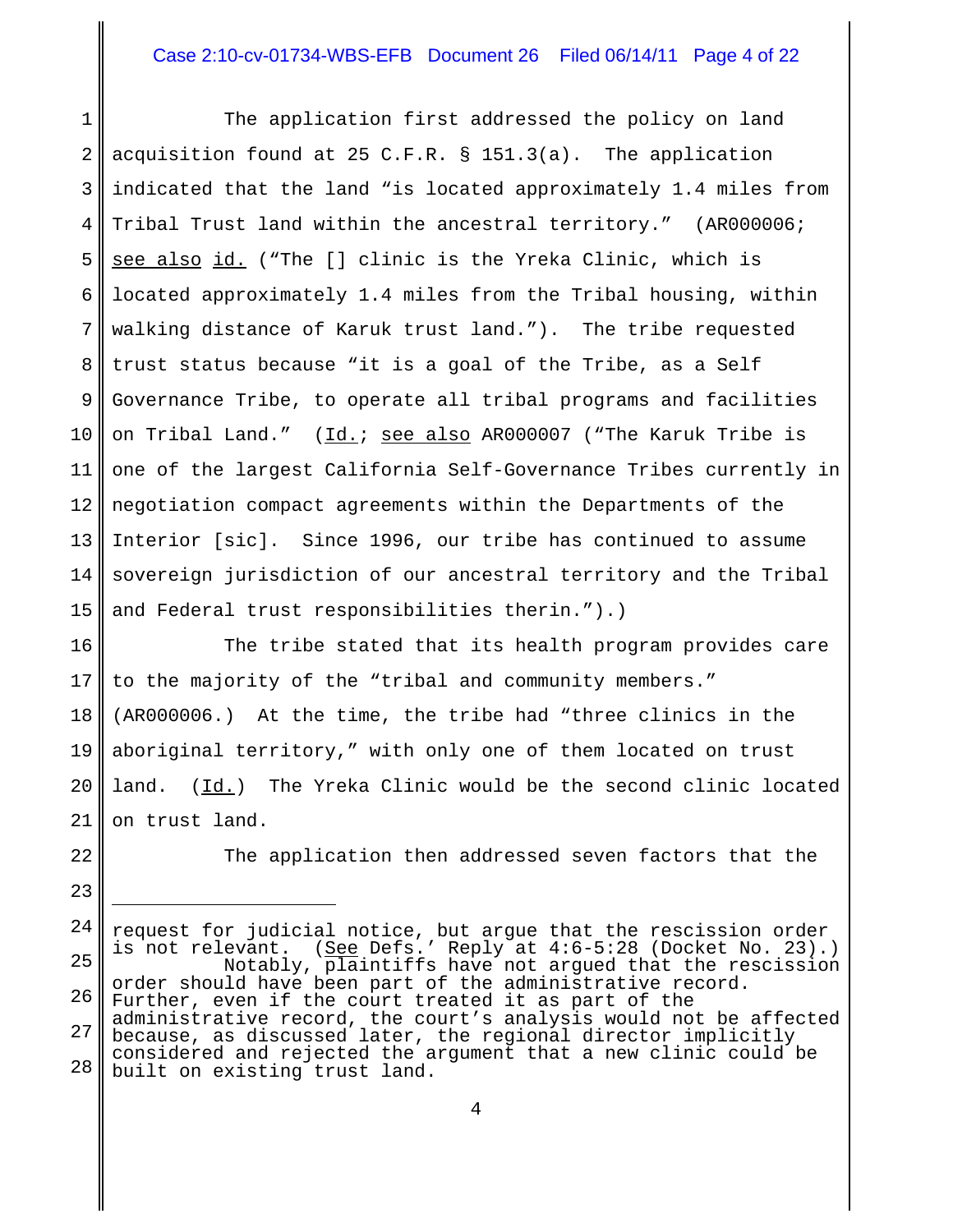### Case 2:10-cv-01734-WBS-EFB Document 26 Filed 06/14/11 Page 5 of 22

1 2 3 4 5 6 7 8 9 10 11 12 13 14 15 Secretary is required to consider pursuant to 25 C.F.R. §§ 151.10 and 151.11 for off-reservation land acquisitions. For example, as to the tribe's need for the additional land, the tribe reiterated that it "has continued to assume sovereign jurisdiction of [its] ancestral territory and the Tribal and Federal trust responsibilities therein." (AR000007.) The tribe explained that "[a]s the tribal capacity to protect and preserve [its] cultural and tribal trust resources continues to grow, the tribe has the trust responsibility to acquire culturally significant sites to ensure culturally sensitive management of these sites is upheld."  $(\underline{Id.})$  The tribe also explained that "[t]he clinic operates on minimal budget[,] therefore the acquisition of this parcel is crucial for the Tribe to freely exercise and preserve cultural management over quality health care and self-determination." (Id.)

16 17 18 19 20 21 22 23 24 25 26 27 28 As to the proposed land use, the tribe stated that it had operated a health and dental clinic on the land for longer than a decade and that it was in the process of remodeling the building, "which will enhance upon the tribes [sic] ability of self sufficiency and provide quality medical, dental and behavioral health services." (AR000008.) Regarding the tax impact of the acquisition on political subdivisions, the tribe stated that it had paid \$5,610.00 in property taxes the previous year. The tribe implied that any tax impact would be offset by a reduction in reliance on County-sponsored welfare because the Yreka Clinic provides medical and dental care not only to members, but to non-members for a fee. According to the tribe, the Yreka Clinic is "one of the few Medi-cal excepting [sic]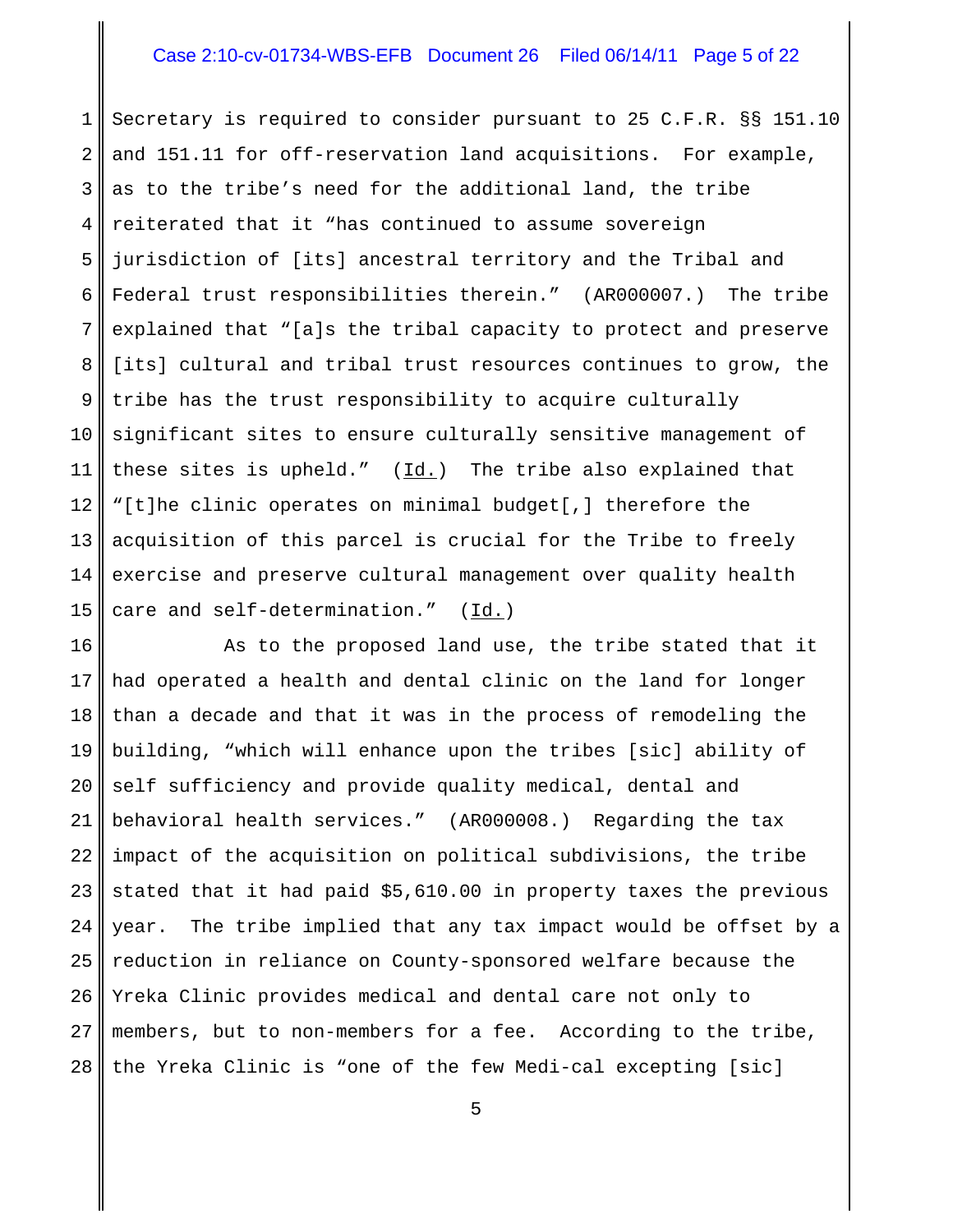1 clinics in Yreka." (AR000008.)

2 3 4 5 6 7 8 9 10 11 12 13 14 15 16 17 18 Pursuant to § 151.11(d), on June 18, 2004, the BIA issued a "Notice of Off Reservation Land Acquisition Application (Non-Gaming)." (See AR000090-AR000100.) The City filed comments, (see AR000110-AR000112), to which the tribe responded. (See AR000137-AR000139.) In its comments, the City claimed that "very little benefit appears to flow to the KTOC in the transfer of this property in fee ownership to trust ownership." (AR000110.) The City claimed that the land is approximately 100 miles from the tribe's "traditional tribal lands."  $(\underline{Id.})$  While the land is "approximately one mile to the Native American Housing project," the land is located in "the heart of the City of Yreka, and is surrounded by developments controlled by the City of Yreka Zoning Ordinance, which properties will be directly affected by the use of the subject parcel." (Id.) The City acknowledged that the current use is consistent with zoning, but raised concerns that future uses would be inconsistent or that encroachments on setback limitations would occur.

19 20 21 22 23 24 25 26 27 The City informed the regional director that it could sustain the loss of tax revenue and still provide services such as police, fire, and utilities, but the City argued that "this situation would not be fair or appropriate on a different scale." (AR000111.) In concluding its comments, the City requested that the Secretary impose two conditions to the approval of the application: (1) an in-lieu yearly contribution equivalent to the lost property tax revenue received for services provided and (2) that the current use of the land remain unchanged.

28

On June 9, 2007, the BIA requested more information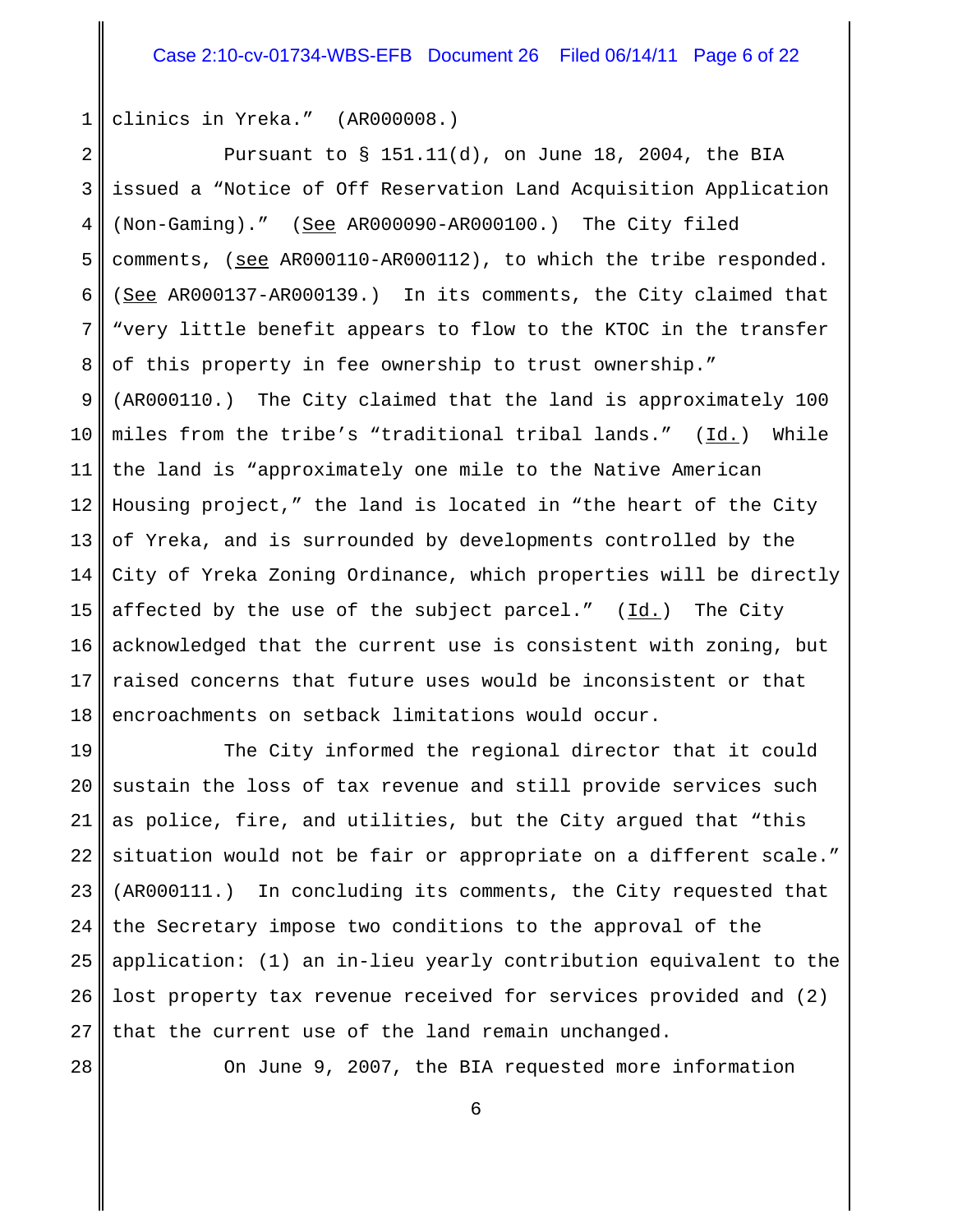### Case 2:10-cv-01734-WBS-EFB Document 26 Filed 06/14/11 Page 7 of 22

1 2 3 4 5 from the tribe, including whether the proposed use was nongaming, gaming, or gaming-related. (See AR000155.) The tribe responded with a new tribal resolution clarifying that the land be taken into trust for non-gaming purposes. (See AR000158-AR000164.)

6 7 8 9 10 11 12 13 14 On May 14, 2008, the regional director issued the Notice of Decision ("NOD" or "decision"), in which he stated that it is the BIA's intention to accept the land into trust for the Karuk Tribe of California. (See AR000183-AR000202.) In the decision, the regional director addressed the land acquisition policy under § 151.3(a) and the factors the Secretary is required to consider under §§ 151.10 and 151.11 for off-reservation land acquisitions. The regional director's decision addressed the City's concerns raised in its comments.

15 16 17 18 19 20 21 22 23 24 25 26 27 28 The City and City Council, plaintiffs in this action, filed an appeal of the regional director's decision to the Interior Board of Indian Appeals ("IBIA"). (AR000230-AR000231.) On appeal, they argued that (1) there is no statutory authority for the acquisition because the land is not within or adjacent to the exterior boundaries of the tribe's reservation or within a tribal consolidation area and the tribe does not have a sufficient interest in the land to support the acquisition, (2) the regional director's discussion of the proposed land use was based on erroneous facts, and (3) the land would possibly be put to uses that do not conform to the City's zoning and general plan, such as gaming uses, and would possibly increase conflicts between the tribe and City and City Council. Plaintiffs requested that approval of the land acquisition be limited to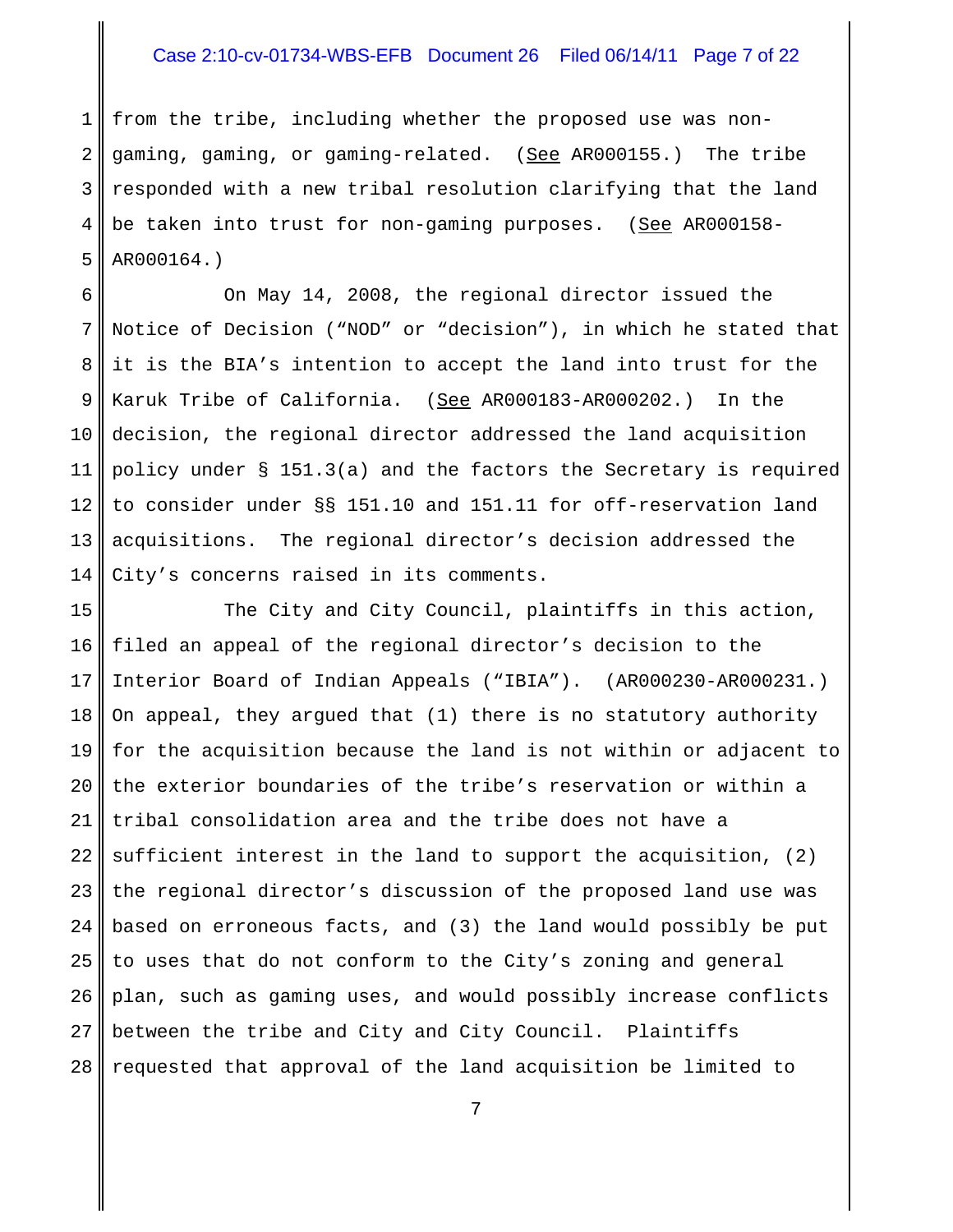1 non-gaming uses.

2 3 4 5 6 7 8 9 10 11 12 13 On June 7, 2010, the IBIA issued its decision, responding to plaintiffs' arguments and affirming the regional director's decision. See City of Yreka, Cal., & City Council of the City of Yreka, Cal. v. Pac. Reg'l Dir., Bureau of Indian Affairs, 51 IBIA 287 (2010). In affirming the regional director's decision, the IBIA concluded that "Appellants have not shown that the Regional Director's Decision was erroneous, was based on material factual inaccuracies, or reflected an improper exercise of his discretion, and that the administrative record demonstrates that he considered each of the criteria in 25 C.F.R. §§ 151.10 and 151.11 and reasonably exercised his discretion." Id. at 297.

14 II. Discussion

15

#### A. Summary Judgment Standard

16 17 18 19 20 21 22 23 24 25 26 27 28 Summary judgment is proper "if the movant shows that there is no genuine dispute as to any material fact and the movant is entitled to judgment as a matter of law." Fed. R. Civ. P. 56(a). A material fact is one that could affect the outcome of the suit, and a genuine issue is one that could permit a reasonable trier of fact to enter a verdict in the non-moving party's favor. Anderson v. Liberty Lobby, Inc., 477 U.S. 242, 248 (1986). The party moving for summary judgment bears the initial burden of establishing the absence of a genuine issue of material fact and can satisfy this burden by presenting evidence that negates an essential element of the non-moving party's case. Celotex Corp. v. Catrett, 477 U.S. 317, 322-23 (1986). Alternatively, the moving party can demonstrate that the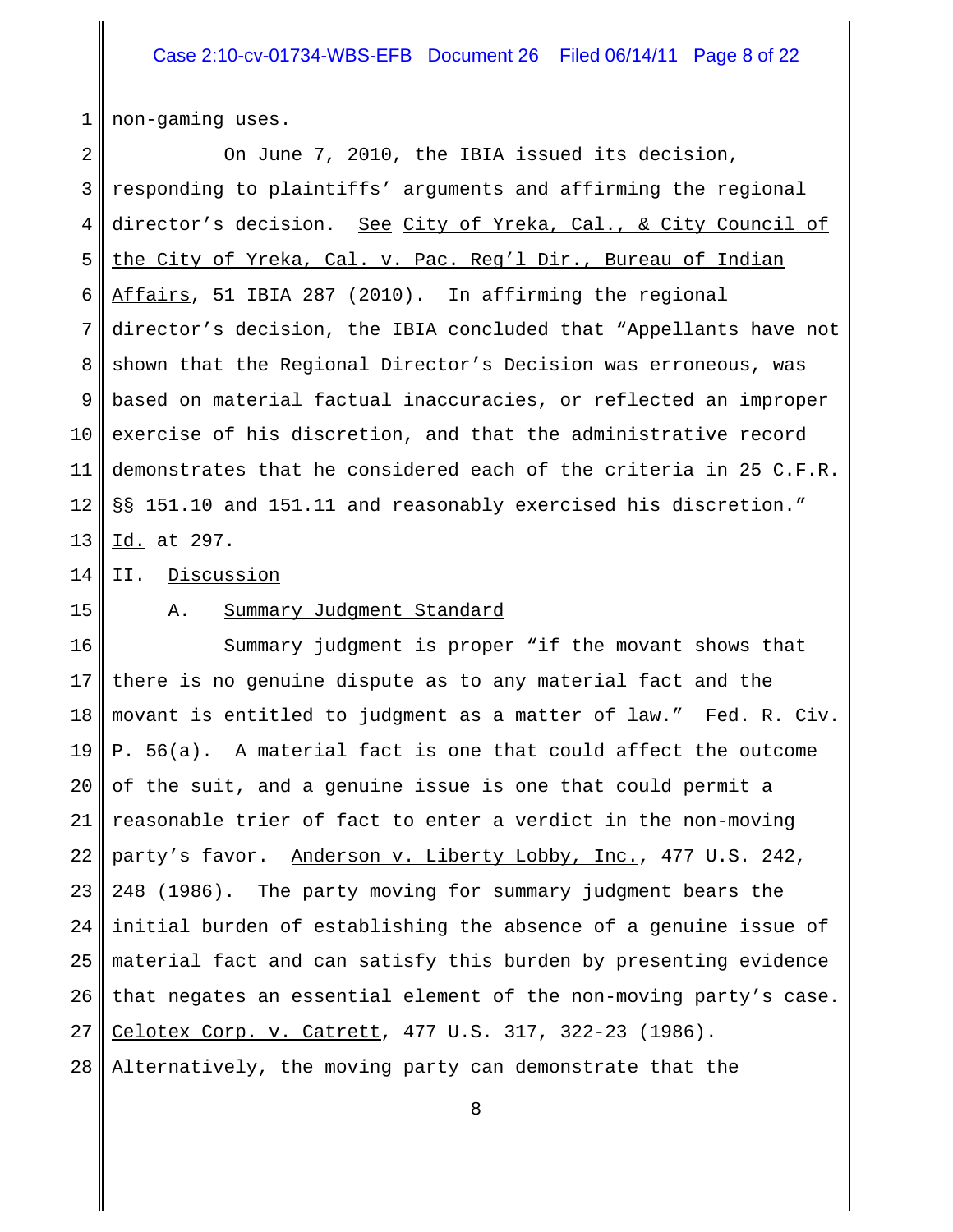### Case 2:10-cv-01734-WBS-EFB Document 26 Filed 06/14/11 Page 9 of 22

1 2 3 non-moving party cannot produce evidence to support an essential element upon which it will bear the burden of proof at trial. Id.

4 5 6 7 8 9 10 11 12 13 14 15 Once the moving party meets its initial burden, the burden shifts to the non-moving party to "designate 'specific facts showing that there is a genuine issue for trial.'" Id. at 324 (quoting then-Fed. R. Civ. P. 56(e)). In deciding a summary judgment motion, the court must view the evidence in the light most favorable to the non-moving party and draw all justifiable inferences in its favor. Anderson, 477 U.S. at 255. When the parties submit cross-motions for summary judgment, the court must consider each motion separately to determine whether either party has met its burden, "giving the nonmoving party in each instance the benefit of all reasonable inferences." ACLU of Nev. v. City of Las Vegas, 333 F.3d 1092, 1097 (9th Cir. 2003).

16

17

18

19

20

### B. Exhaustion of Administrative Remedies

Plaintiffs bring suit pursuant to the APA. See 5 U.S.C. § 702 (providing for right of judicial review); 25 C.F.R. § 151.12(b) (allowing for thirty days to seek judicial review of Secretary's decision to acquire land under IRA).

21 22 23 As a general rule, only final agency actions are subject to judicial review and a plaintiff must exhaust his administrative remedies. 5 U.S.C. § 704.<sup>5</sup> Defendants represent

24 25

26

27

<sup>5</sup> Section 704 provides in full:

Agency action made reviewable by statute and final agency action for which there is no other adequate remedy in a<br>court are subject to judicial review. A preliminary, court are subject to judicial review. procedural, or intermediate agency action or ruling not directly reviewable is subject to review on the review of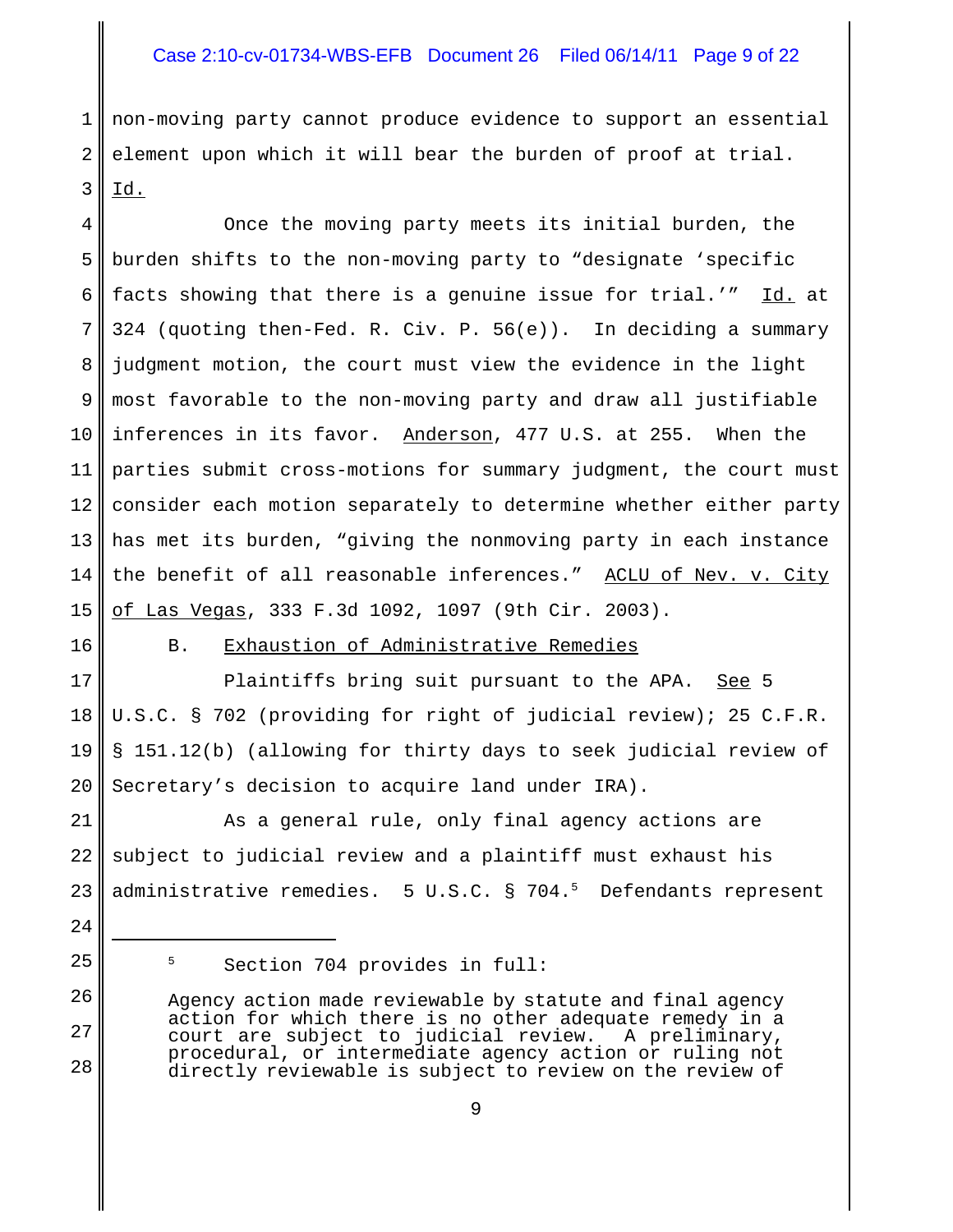### Case 2:10-cv-01734-WBS-EFB Document 26 Filed 06/14/11 Page 10 of 22

1 2 3 4 5 6 7 8 9 10 11 12 13 14 15 to the court, and plaintiffs do not dispute, that BIA's regional directors have authority to review and decide applications for discretionary off-reservation trust acquisitions for non-gaming purposes pursuant to internal delegations and procedures. (Defs.' Mot. at 5:24-27 (Docket No. 15-1).) The Department of the Interior's regulations provide that "[a]ny interested party affected by a final administrative action or decision of an official of the Bureau of Indian Affairs issued under regulations in Title 25 of the Code of Federal Regulations may appeal to the Board of Indian Appeals."<sup>6</sup> 43 C.F.R. § 4.331; <u>see also</u> 25 C.F.R. § 2.6(b) ("Decisions made by officials of the Bureau of Indian Affairs shall be effective when the time for filing a notice of appeal has expired and no notice of appeal has been filed."). The IBIA "decides finally for the Department appeals . . . [concerning] [a]dministrative actions of officials of the Bureau

> the final agency action. Except as otherwise expressly required by statute, agency action otherwise final is final for the purposes of this section whether or not there has been presented or determined an application for a declaratory order, for any form of reconsideration, or, unless the agency otherwise requires by rule and provides that the action meanwhile is inoperative, for an appeal to superior agency authority.

21 5 U.S.C. § 704.

16

17

18

19

20

22 23 24 25 26 27 28  $6$  "No decision of . . . [a] BIA official that at the time of its rendition is subject to appeal to the Board, will be considered final so as to constitute agency action subject to judicial review under 5 U.S.C. [§] 704, unless it has been made effective pending a decision on appeal by order of the Board." 43 C.F.R. § 4.314(a); see also 25 C.F.R. § 2.6(a) ("No decision, which at the time of its rendition is subject to appeal to a superior authority in the Department, shall be considered final so as to constitute Departmental action subject to judicial review under 5 U.S.C. [§] 704, unless when an appeal is filed, the official to whom the appeal is made determines that public safety, protection of trust resources, or other public exigency requires that the decision be made effective immediately.").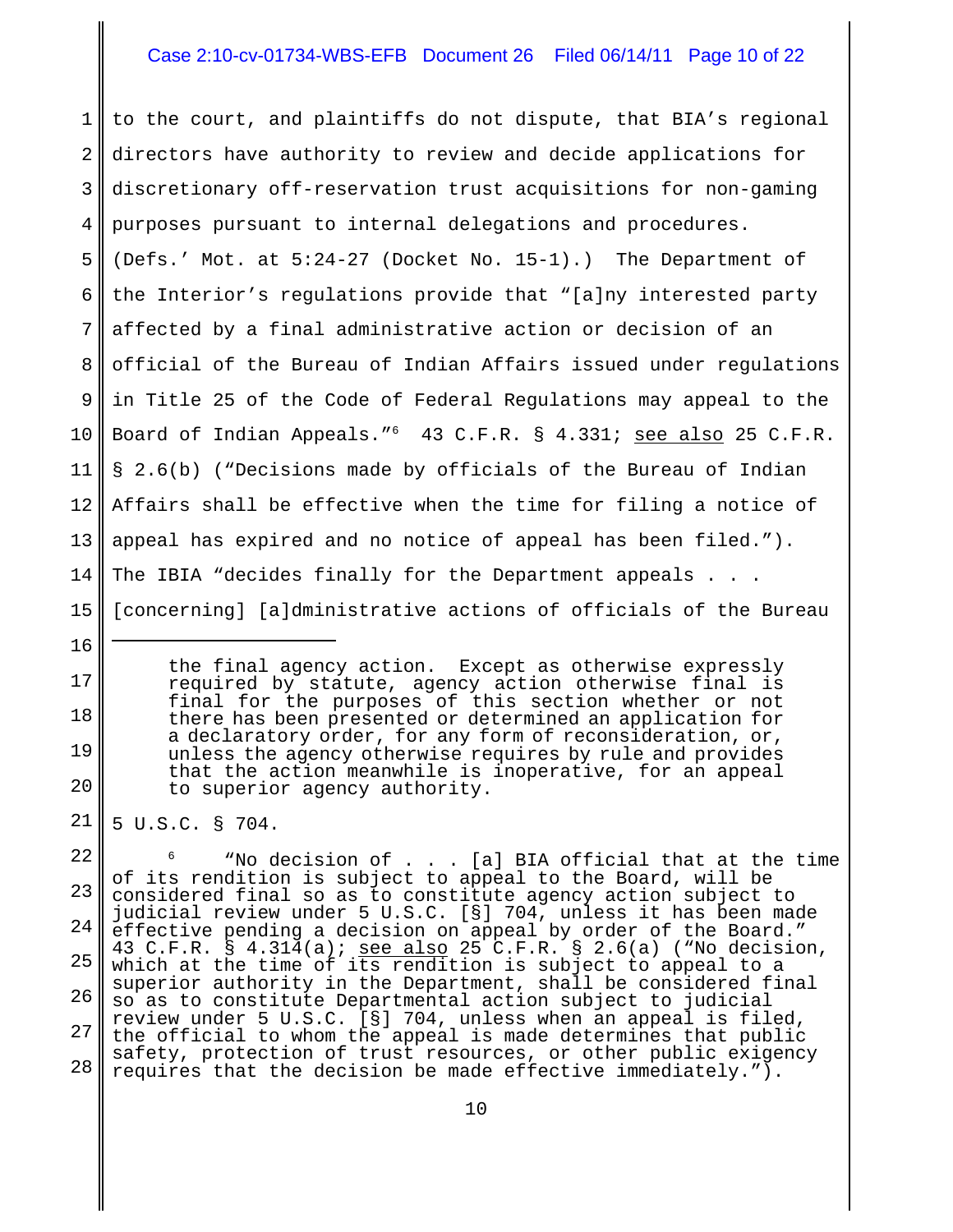1 of Indian Affairs." 43 C.F.R. § 4.1(b)(1)(i).

2 3 4 5 6 Here, plaintiffs appealed the regional director's decision to the IBIA. Applying a deferential standard of review, the IBIA affirmed the regional director's decision.<sup>7</sup> Accordingly, plaintiffs have exhausted their administrative remedies.

7

27

#### C. Merits

8 9 10 11 12 13 14 15 16 17 18 19 20 21 22 23 24 25 26 Under the APA, an agency's decision may be set aside by a court only if it is "arbitrary, capricious, an abuse of discretion, or otherwise not in accordance with law." 5 U.S.C. § 706(2)(A). This standard of review is narrow, and the court may not substitute its judgment for the judgment of the agency. Earth Island Inst. v. Carlton, 626 F.3d 462, 468 (9th Cir. 2010). An agency's decision may be reversed only "if the agency relied on factors Congress did not intend it to consider, entirely failed to consider an important aspect of the problem, or offered an explanation that runs counter to the evidence before the agency or is so implausible that it could not be ascribed to a difference in view or the product of agency expertise." Id. at 469 (quoting Lands Council v. McNair, 537 F.3d 981, 987 (9th Cir. 2008) (en banc)) (internal quotation marks omitted). An agency action will not be reversed where the agency is able to demonstrate a "rational connection between the facts found and the conclusions made." Native Ecosystems Council v. U.S. Forest Serv., 418 F.3d 953, 960 (9th Cir. 2005) (quoting Nat'l Wildlife Fed'n v. U.S. Army Corps of Eng'rs, 384 F.3d 1163, 1170 (9th Cir.

<sup>28</sup> Plaintiffs have only challenged the regional director's decision, not the IBIA's decision.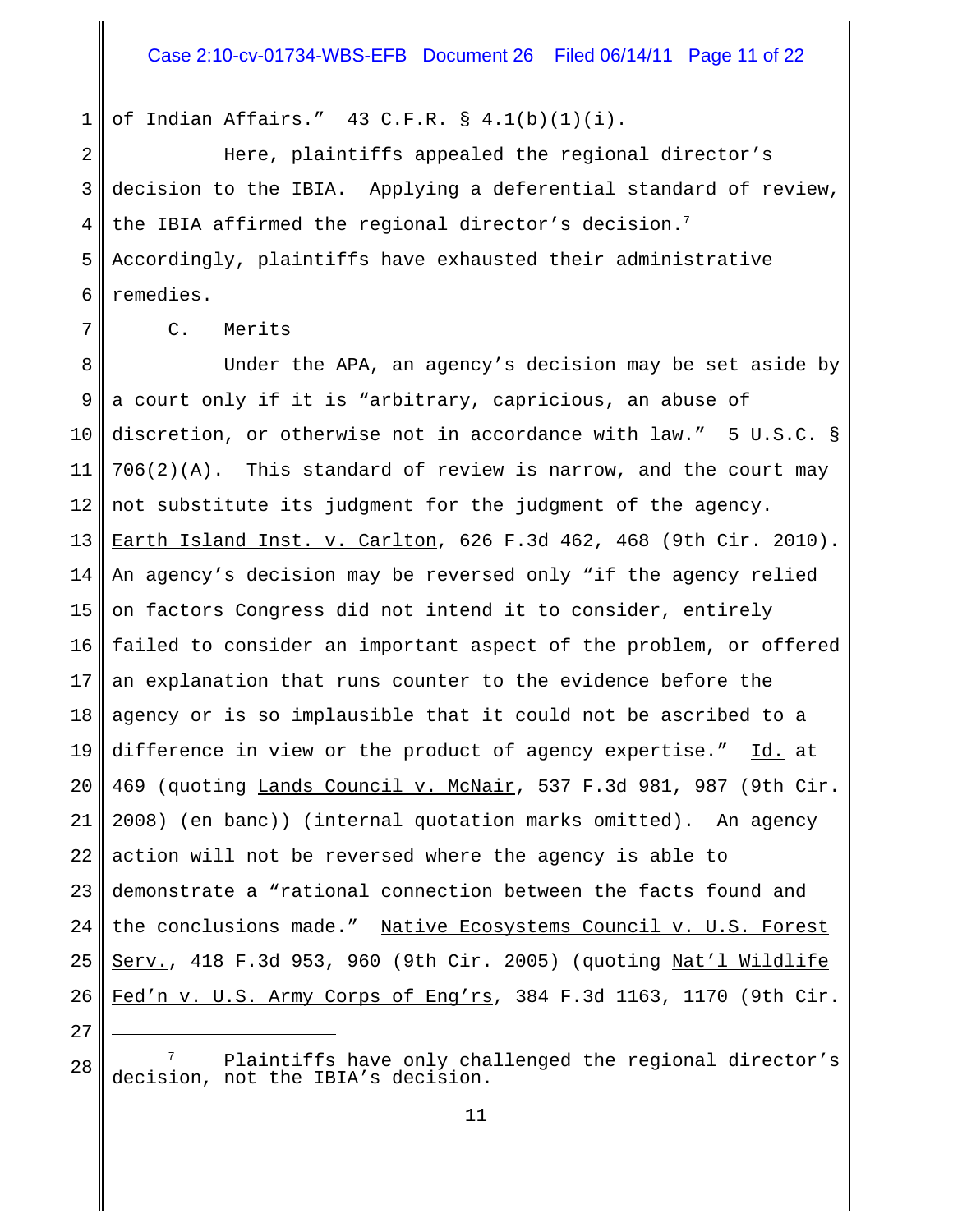1 2004)) (internal quotation marks omitted).

2 3 4 5 6 7 8 9 10 11 The IRA authorizes the Secretary of the Interior, "in his discretion," to acquire land and hold it in trust "for the purpose of providing land for Indians." 25 U.S.C. § 465. Congress's purpose in enacting the IRA was "to rehabilitate the Indian's economic life and to give him a chance to develop the initiative destroyed by a century of oppression and paternalism." South Dakota v. U.S. Dep't of Interior, 487 F.3d 548, 552 (8th Cir. 2007) ["South Dakota II"] (quoting South Dakota v. U.S. Dep't of Interior, 423 F.3d 790, 798 (8th Cir. 2005) ["South Dakota I"]) (internal quotation marks omitted).

12 13 14 15 16 17 18 19 20 21 22 The broad goal was "to conserve and develop Indian lands and resources," and "Congress believed that additional land was essential for the economic advancement and self-support of the Indian communities." South Dakota II, 487 F.3d at 552 (quoting South Dakota I, 423 F.3d at 798) (internal quotation marks omitted). The Secretary may acquire land already owned by a tribe. See Chase v. McMasters, 573 F.2d 1011, 1016 (8th Cir. 1978) ("The Secretary may purchase land for an individual Indian and hold title to it in trust for him. There is no prohibition against accomplishing the same result indirectly by conveyance of land already owned by an Indian to the United States in trust.").

23 24 25 26 27 28 "When the Secretary takes land into trust on behalf of a tribe pursuant to the IRA, several important consequences follow." Conn. ex rel. Blumenthal v. U.S. Dep't of Interior, 228 F.3d 82, 85 (2d Cir. 2000). "Land held in trust is generally not subject to (1) state or local taxation; (2) local zoning and regulatory requirements; or, (3) state criminal and civil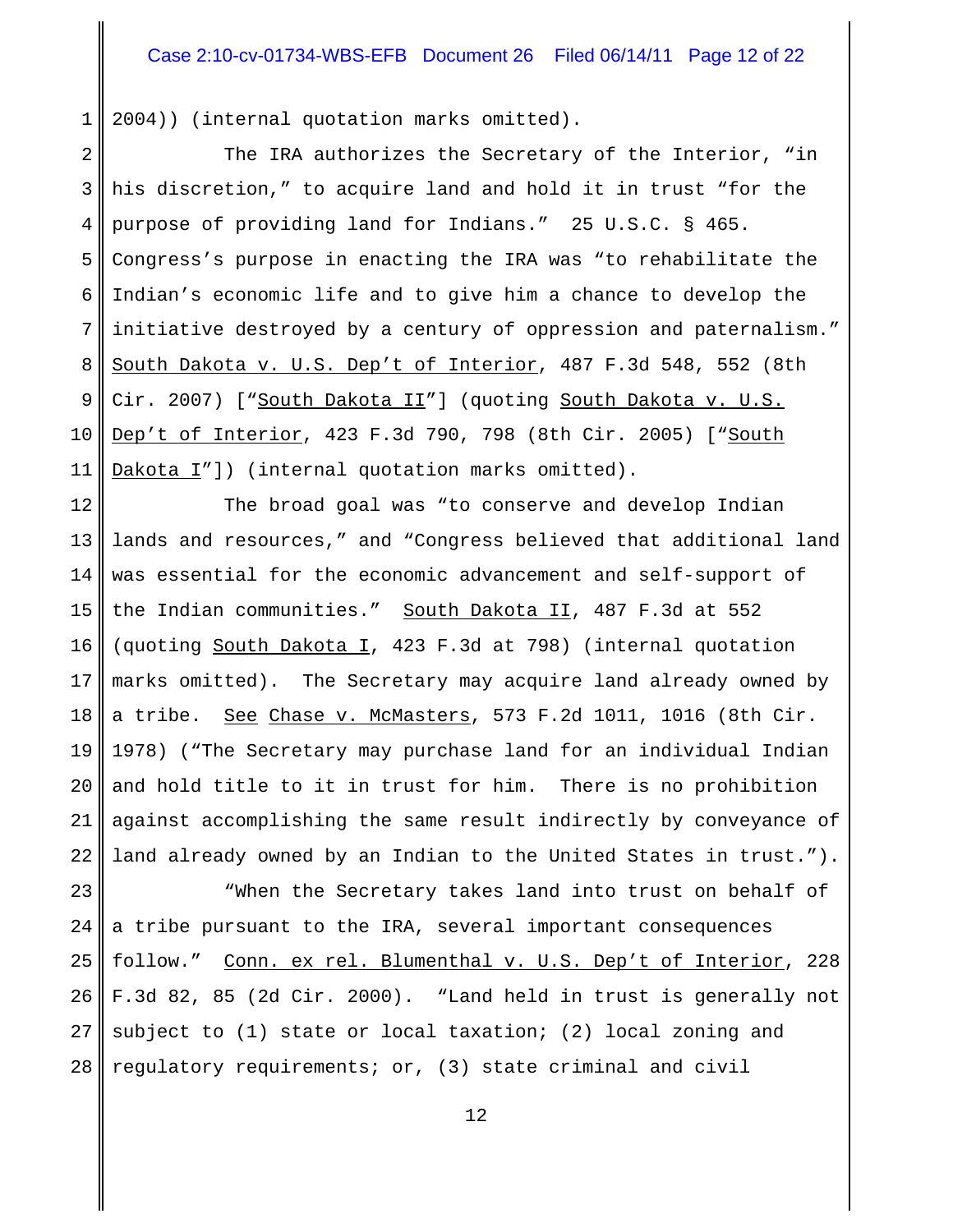#### Case 2:10-cv-01734-WBS-EFB Document 26 Filed 06/14/11 Page 13 of 22

1 2 3 jurisdiction, unless the tribe consents to such jurisdiction." Id. at 85-86 (citing 25 U.S.C. § 465; 25 C.F.R. § 1.4(a); 25 U.S.C. §§ 1321(a), 1322(a)) (citations omitted).

4 5 6 7 Here, plaintiffs claim that the regional director misapplied the land acquisition policy set forth at § 151.3(a) and failed to sufficiently consider the factors listed in §§ 151.10 and 151.11 for off-reservation land acquisitions.

8

1. Section 151.3(a)

9 10 11 12 13 14 15 16 17 The land acquisition policy provides that land may be acquired for a tribe in trust status when any of the following conditions exist: (1) "the property is located within the exterior boundaries of the tribe's reservation or adjacent thereto, or within a tribal consolidation area"; (2) "the tribe already owns an interest in the land"; or  $(3)$  "the Secretary determines that the acquisition of the land is necessary to facilitate tribal self-determination, economic development, or Indian housing." 25 C.F.R. § 151.3(a)(1)-(3).

18 19 20 21 22 23 24 25 26 27 28 Here, the regional director explained that the "acquisition falls within the land acquisition policy as set forth by the Secretary of the Interior." (AR000184.) Plaintiffs argue that the regional director acted arbitrarily or capriciously because he did not expressly specify the subsection of § 151.3(a) on which he relied. (Pls.' Mot. at 5:9-22 (Docket No. 16-1).) However, it is clear from the decision that he relied on the tribe already owning an interest in the land under § 151.3(a)(2) and his determination that acquisition of the land is necessary to facilitate tribal self-determination and economic development under § 151.3(a)(3).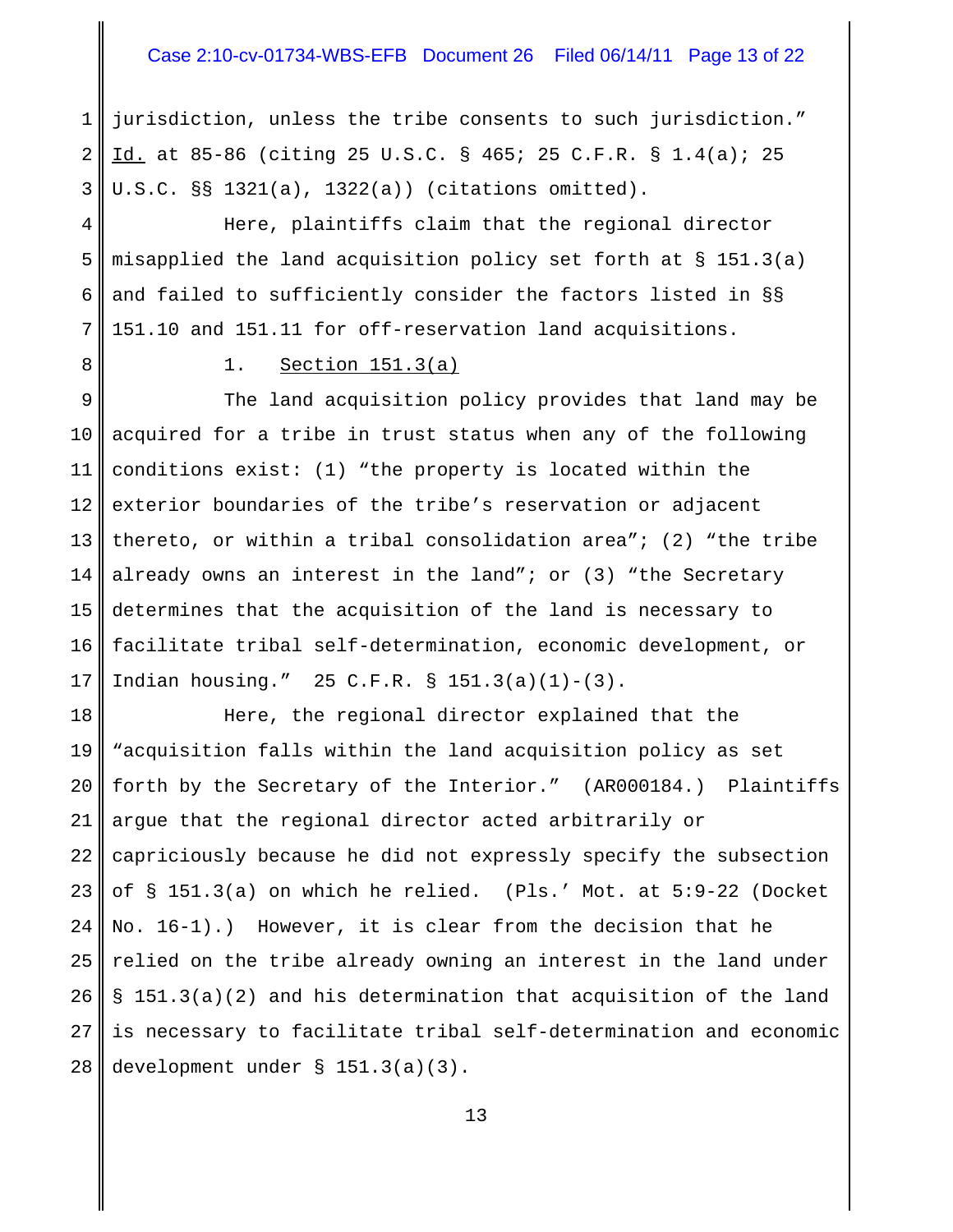1

#### a. Tribal ownership of an interest in the land

2 3 4 5 6 7 8 9 10 11 12 13 14 15 16 17 18 19 20 21 Plaintiffs correctly point out that the mere fact that a tribe owns an interest in the land is insufficient to support a land acquisition under **§** 151.3(a)(2). Even if a tribe owns the land, a plaintiff can still challenge a proposed acquisition as inconsistent with 25 U.S.C. § 465, which authorizes discretionary acquisitions "for the purpose of providing land for Indians." The courts have interpreted § 465 as being limited by the requirement that the acquisition fosters self-support and ameliorates prior allotment policies. See, e.g., South Dakota II, 487 F.3d at 552 ("The State and the County argue that the Secretary lacked statutory authority to acquire the land at issue. Relying on our holding in South Dakota, they note that the Secretary's discretion to acquire trust land 'for the purpose of providing land for Indians' is limited by the requirement that the land be acquired for self-support and to ameliorate the damage of prior allotment policies."); South Dakota v. U.S. Dep't of Interior, --- F. Supp. 2d ----, ----, 2011 WL 382744, at \*13 (D.S.D. Feb. 3, 2011) (plaintiff challenged the proposed acquisition as inconsistent with the statutory aims of 25 U.S.C. § 465).

22 23 24 25 26 To the extent plaintiffs argue that the proposed acquisition is inconsistent with § 465, this argument fails because, as discussed in more detail below, the regional director expressly found that the acquisition will foster selfdetermination.

27 ///

28 ///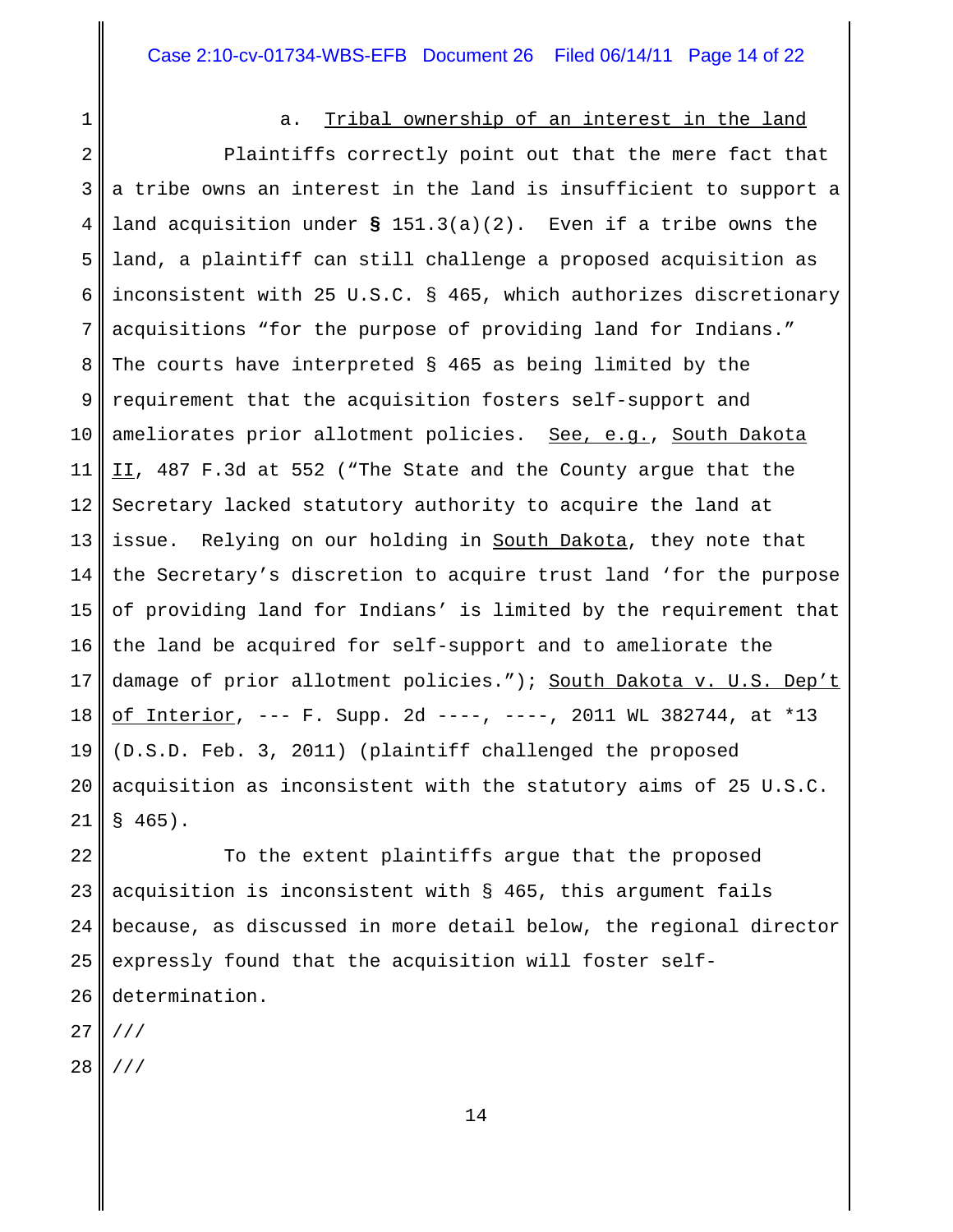1

2

3

b. Necessary to facilitate tribal self-determination, economic development, or Indian housing

4 5 6 7 8 9 10 11 12 13 Regardless of whether the requirements of **§** 151.3(a)(2) were satisfied, the acquisition was supported under **§** 151.3(a)(3) by the regional director's finding that it was necessary to facilitate tribal self-determination and economic development. The term "necessary," within the meaning of  $\S$  151.3(a)(3), is not defined by the regulations, as in the context of other regulations. See, e.g., 42 C.F.R. § 413.9(b)(2) (Medicare regulations defining "Necessary and proper costs" as "costs that are appropriate and helpful in developing and maintaining the operation of patient care facilities and activities").

14 15 16 17 18 19 At one extreme, a necessary condition can mean an essential condition or a sine qua non. See, e.g., In re Microsoft Corp. Antitrust Litig., 355 F.3d 322, 325 (4th Cir. 2004) (in offensive collateral estoppel context, defining necessary as critical or essential, as opposed to "supportive of"); Dictionary.com,

20 21 22 23 24 25 26 27 28 http://dictionary.reference.com/browse/necessary (last visited May 24, 2011) (defining necessary as essential, indispensable, or requisite). At the other extreme, a necessary condition can mean a helpful or appropriate condition. See, e.g., M'Culloch v. Maryland, 17 U.S. 316, 421 (1819) (interpreting Necessary and Proper Clause of the Constitution and holding, "[l]et the end be legitimate, let it be within the scope of the constitution, and all means which are appropriate, which are plainly adapted to that end, which are not prohibited, but consist with the letter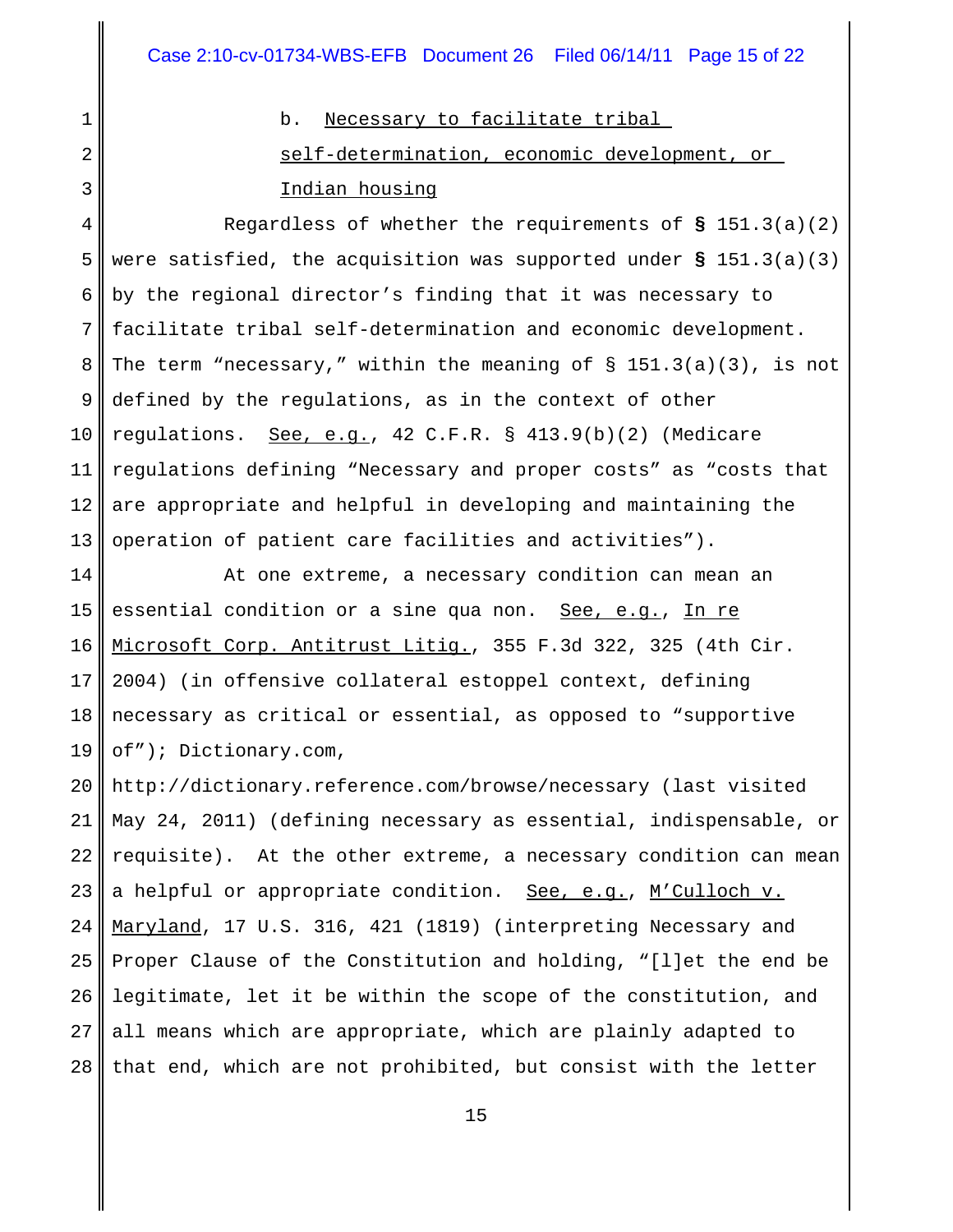1 2 and spirit of the constitution, are constitutional"); 42 C.F.R. § 413.9(b)(2).

3 4 5 6 7 8 9 10 11 This court has found only one case that has addressed the definition of "necessary" in  $\S$  151.3(a)(3). In City of Lincoln City v. U.S. Department of Interior, 229 F. Supp. 2d 1109, 1124 (D. Or. 2002), the court assumed, arguendo, that necessary requires less than essential, but held that the difference is not significant under an arbitrary or capricious standard of review. Id. Thus, the Secretary's finding that the acquisition was necessary was sufficient even if the Secretary was required to find that the acquisition was essential. Id.

12 13 14 15 16 17 18 19 20 21 Considering that the broad goal behind the IRA was "to conserve and develop Indian lands and resources," and "Congress believed that additional land was essential for the economic advancement and self-support of the Indian communities," South Dakota II, 487 F.3d at 552 (quoting South Dakota I, 423 F.3d at 798) (internal quotation marks omitted), this court is persuaded that the acquisition need not be essential or a sine qua non to self-determination or economic advancement, but the Secretary must conclude that the acquisition is more than merely helpful or appropriate.

22 23 24 25 26 27 28 Here, in analyzing the tribe's need for the additional land, which the Secretary must consider pursuant to § 151.10(b), the regional director explained that, while the tribe once had over one million acres of aboriginal homeland along the Klamath River, the tribe has been able to acquire only 620 acres, which are "scattered" throughout Orleans in Humboldt County and Yreka in Siskiyou County, and has put them in trust status.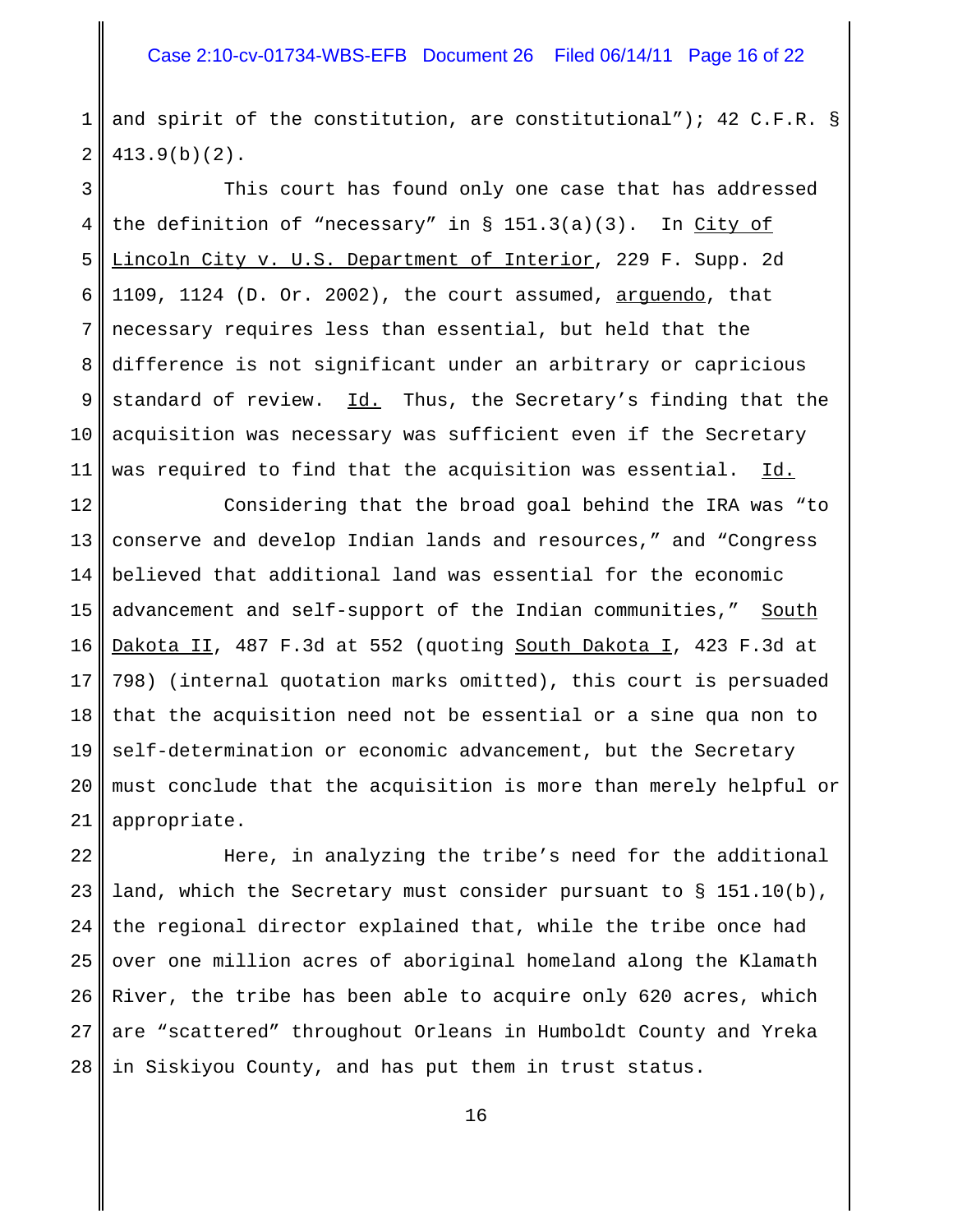### Case 2:10-cv-01734-WBS-EFB Document 26 Filed 06/14/11 Page 17 of 22

1 (AR000185.) The regional director further explained:

The Karuk Tribe has a large membership in and around the Yreka area. They currently run the clinic on the subject parcel in order to provide health and dental services for members and non-members alike. Of the current trust parcels, none achieve the same objective. The tribe has indicated that the clinic operates on a limited budget, and acceptance of the land into trust is critical to the tribe's continued operation of the clinic for residents of the Yreka area.

(Id. (emphasis added).)

2

3

4

5

6

7

8 9 10 11 12 13 14 The regional director recognized that the tribe's goal is to have a sufficient land base in order to meet their goals of "cultural and social preservation, self determination, selfsufficiency and economic growth."  $(\underline{Id.})$  According to the regional director, the "proposed acquisition will allow the Tribe to consolidate its land holdings and exercise tribal sovereign powers over the subject property."  $(\underline{Id.})$ 

15 16 17 18 19 20 21 22 23 In finding that the acquisition is "critical" to the continued operation of the Yreka Clinic, the regional director applied a definition of necessary that is actually closer to essential than appropriate or helpful. Under an arbitrary or capricious standard of review, which requires deferring to an agency's reasonable interpretation of its own regulations, Simpson v. Hegstrom, 873 F.2d 1294, 1297 (9th Cir. 1989), the court cannot find that the regional director unreasonably interpreted the term "necessary."

24 25 26 27 28 Plaintiffs first argue that the regional director's decision "fails to articulate the factual and legal basis" on which he found that the land is "critical" to the tribe's continued operation of the Yreka Clinic. (Pls.' Mot. at 6:8-10 (internal quotation marks omitted in second quotation).)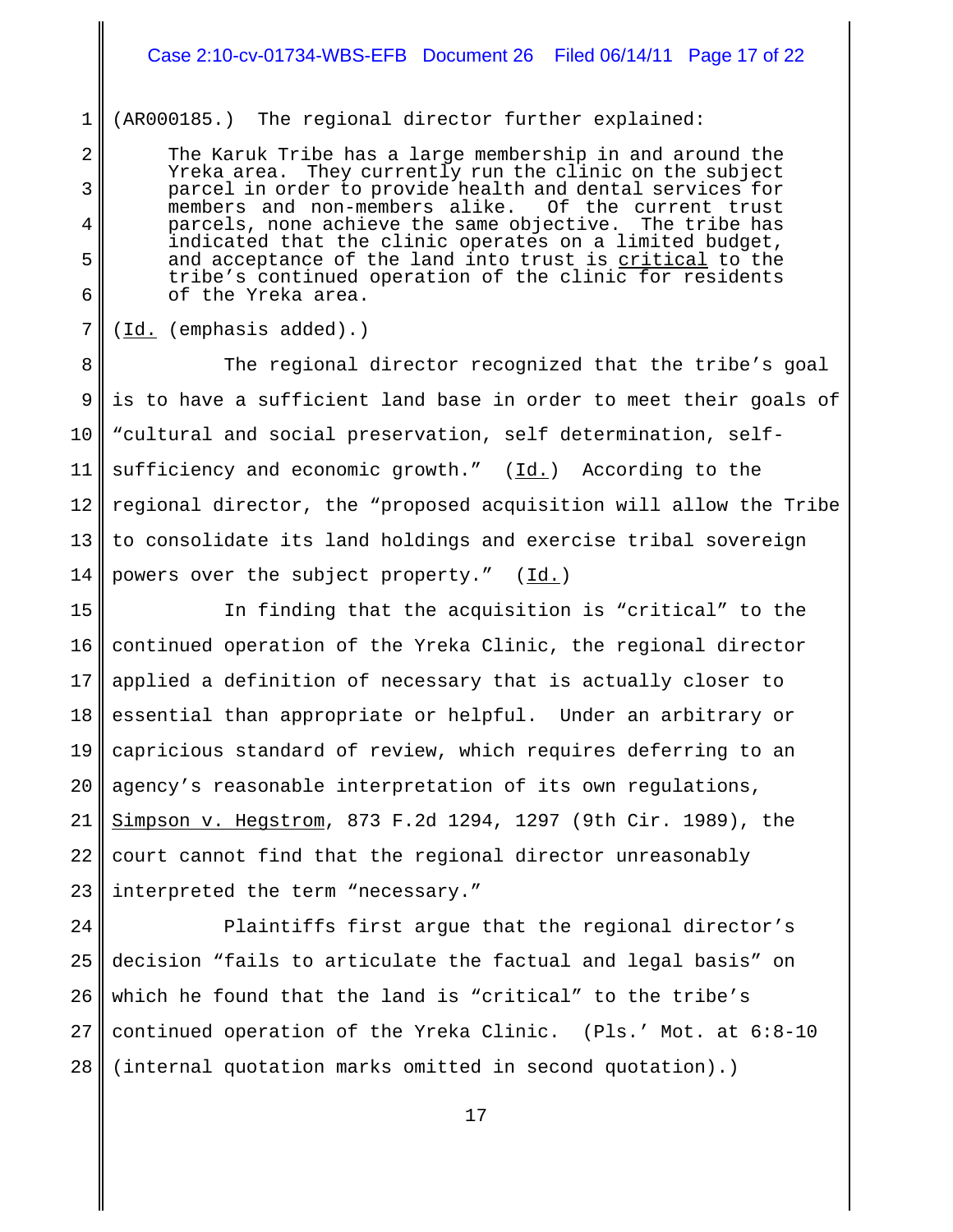### Case 2:10-cv-01734-WBS-EFB Document 26 Filed 06/14/11 Page 18 of 22

1 2 3 4 Plaintiffs argue that "the Tribe's operating costs would be higher if the medical clinic were operated on the Property instead of on existing trust lands because the existing trust lands are closer to tribal housing." (Id. at 6:10-12.)

5 6 7 8 9 10 11 12 13 14 15 16 The regional director did not expressly address the argument that a new clinic could be built on existing trust land, despite the tribe having purchased the land to be acquired in 1999, operated a clinic on the land for longer than a decade, and remodeled the building.<sup>8</sup> However, the regional director implicitly considered and rejected the argument for building a new clinic on existing trust land in addressing the tribe's need for the land: "They currently run the clinic on the subject parcel in order to provide health care and dental services for members and non-members alike. Of the current trust parcels, none achieve the same objective. The tribe has indicated that the clinic operates on a limited budget . . . ." (AR000185.)

17 18 19 20 21 Second, plaintiffs argue that the regional director's decision does not "explain why, or even how, the act of taking 0.9 acres into trust--for use by Tribal and non-Tribal members– will assist the Karuk Tribe in cultural and social preservation or self-determination/self-sufficiency." (Pls.' Mot. at 6:17-

<sup>23</sup> 24 25 26 27 28 <sup>8</sup> Plaintiffs did not raise this argument until they appealed the regional director's decision. The IBIA persuasively responded: "[T]he record establishes that the Tribe originally intended to build a new clinic on its existing tribal trust land and decided to buy the Yreka Clinic only after its original plan was thwarted by the 1998 cease and desist order prohibiting any new construction in the City. Given the extensive renovations to the clinic costing over \$1.2 million, relocating the clinic to existing trust land at this point would be neither economical nor practical." City of Yreka, Cal., & City Council of the City of Yreka, Cal. v. Pac. Reg'l Dir., Bureau of Indian Affairs, 51 IBIA 287, 296 (2010).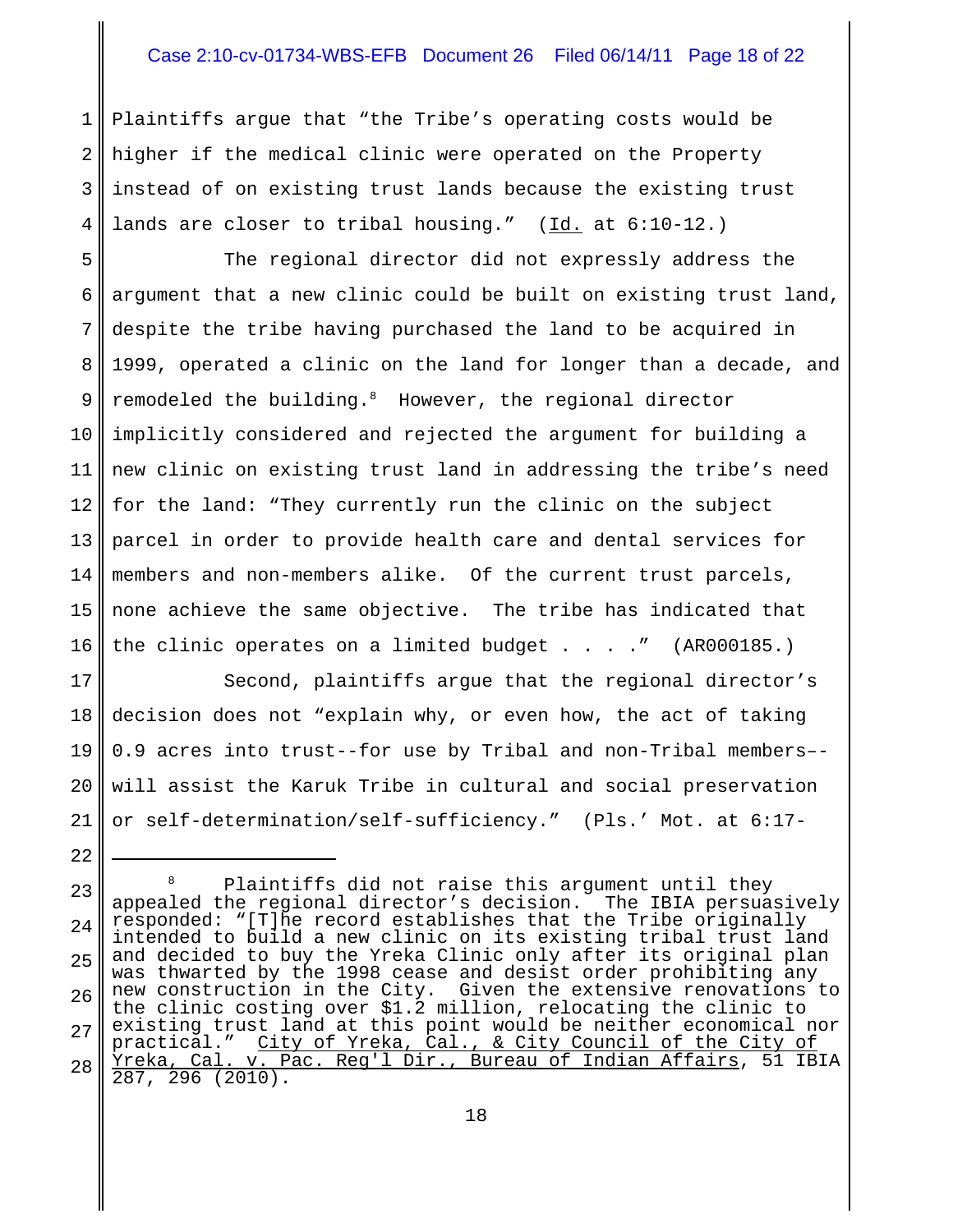### Case 2:10-cv-01734-WBS-EFB Document 26 Filed 06/14/11 Page 19 of 22

1 2 3 4 5 6 7 19.) The court is satisfied that the regional director did not act arbitrarily or capriciously when he accepted the tribe's representation that the land, on which the tribe intends to continue to operate a health and dental clinic, will assist the tribe in meeting its goal of "cultural and social preservation, self determination, self-sufficiency and economic growth." (AR000185.)

8 9 10 11 12 13 14 15 16 17 18 19 20 21 22 Third, plaintiffs argue that  $\S$  151.3(a)(3) is not met because the "NOD contains factually incorrect information while other relevant information was disregarded. The clinic presently operated by the Tribe is just one of many service providers in the City accepting Medicare and MediCal patients." (Pls.' Mot. at 6:20-22.) Plaintiffs raised this same argument in appealing the regional director's decision to the IBIA, at which point the tribe acknowledged that following the regional director's decision another clinic, not operated by the tribe, began accepting new Medicare and MediCal patients. City of Yreka, 51 IBIA at 296. However, even if a fact that did not exist when the regional director made his decision were relevant, plaintiffs have not demonstrated to this court that another clinic accepting new patients, not operated by the tribe, undermines the regional director's decision.

23 24 25 26 27 28 Fourth, plaintiffs argue that, because the tribe already owns the land in fee, the tribe does not need the land to be taken into trust to continue to deliver culturally appropriate medical services to tribal members. (See Pls.' Opp'n at  $4:8-17$ .) The Eighth Circuit rejected this same argument in the context of § 151.10(b). The Eighth Circuit explained that "most of the land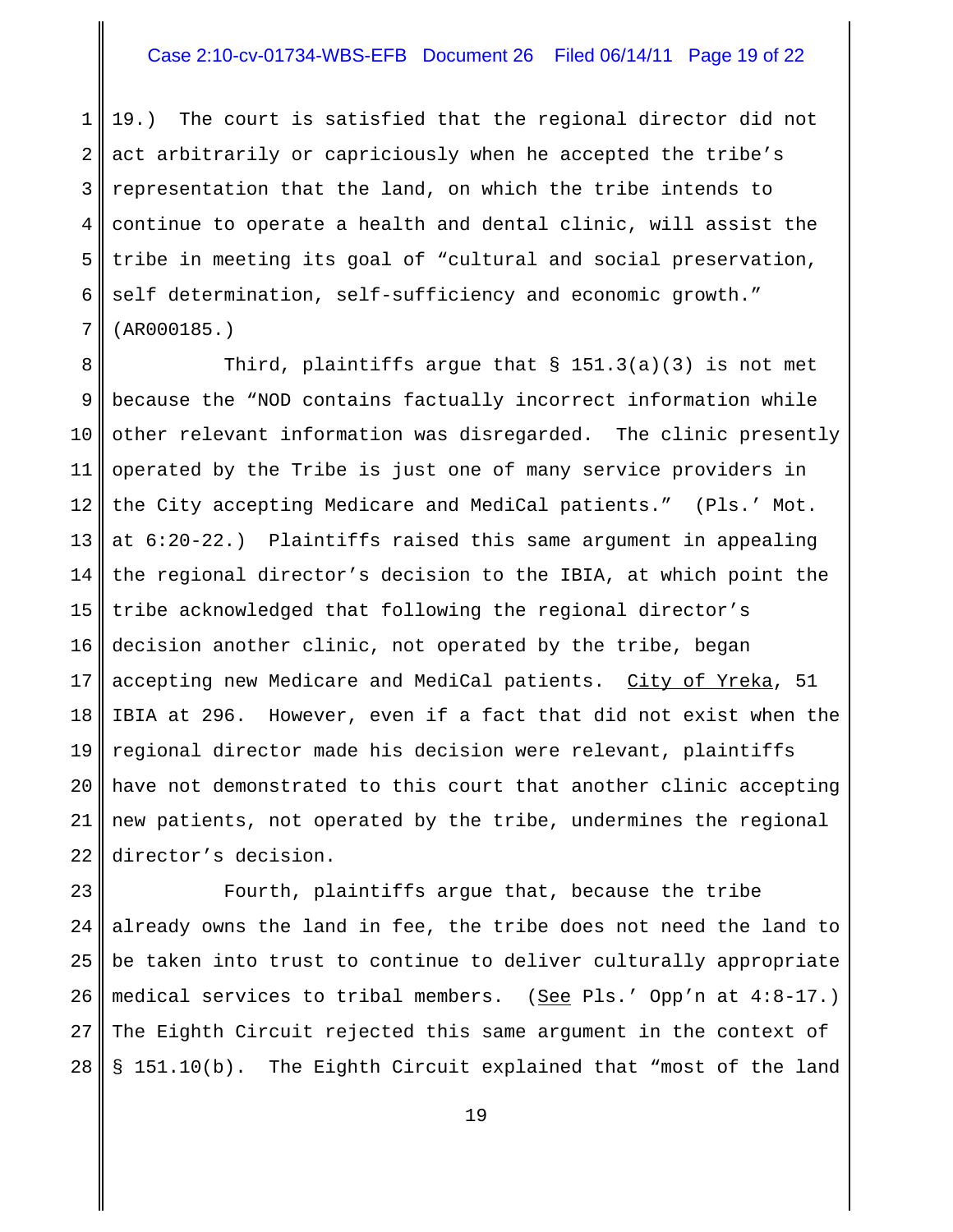### Case 2:10-cv-01734-WBS-EFB Document 26 Filed 06/14/11 Page 20 of 22

1 2 3 4 5 6 7 8 9 10 currently taken into trust has been previously purchased by a tribe" and concluded that "it would be an unreasonable interpretation of 25 C.F.R. § 151.10(b) to require the Secretary to detail specifically why trust status is more beneficial than fee status in the particular circumstance." South Dakota  $I$ , 423 F.3d at 798, 801; see id. at 801 ("It was sufficient for the Department's analysis to express the Tribe's needs and conclude generally that IRA purposes were served. Its conclusion that the Tribe needed the land to be taken into trust was therefore reasonable.").

11

19

20

21

22

23

### 2. Section 151.10(c)

12 13 14 15 16 The purpose for which the land will be used must be considered by the Secretary. 25 C.F.R. § 151.10(c); South Dakota I, 423 F.3d at 801 ("It was reasonable for the Secretary to accept the Tribe's representations in his analysis of 25 C.F.R. §  $151.10(c)$ .").

17 18 Here, the regional director explained the tribe's purpose as follows:

Since acquiring the property in 1997, the Karuk Tribe has completely remodeled the Health/Dental clinic. The tribe plans to continue using the property for purposes of a Health/Dental clinic, which it has already been doing for tribe's sizable member population in that area, approximately 350 members, uses the clinic regularly. Additionally, the tribe accepts non-member patients, and is the only clinic within a 100 mile radius accepting new Medicare and MediCal patients.

24 (AR000185.)

25 26 27 28 Plaintiffs argue that the regional director failed to consider the impact of gaming uses. (Pls.' Mot. at 6:26-7:28; Pls.' Opp'n at 4:22-28.) However, the Secretary need not consider "speculati[ve]" future uses of the land. See City of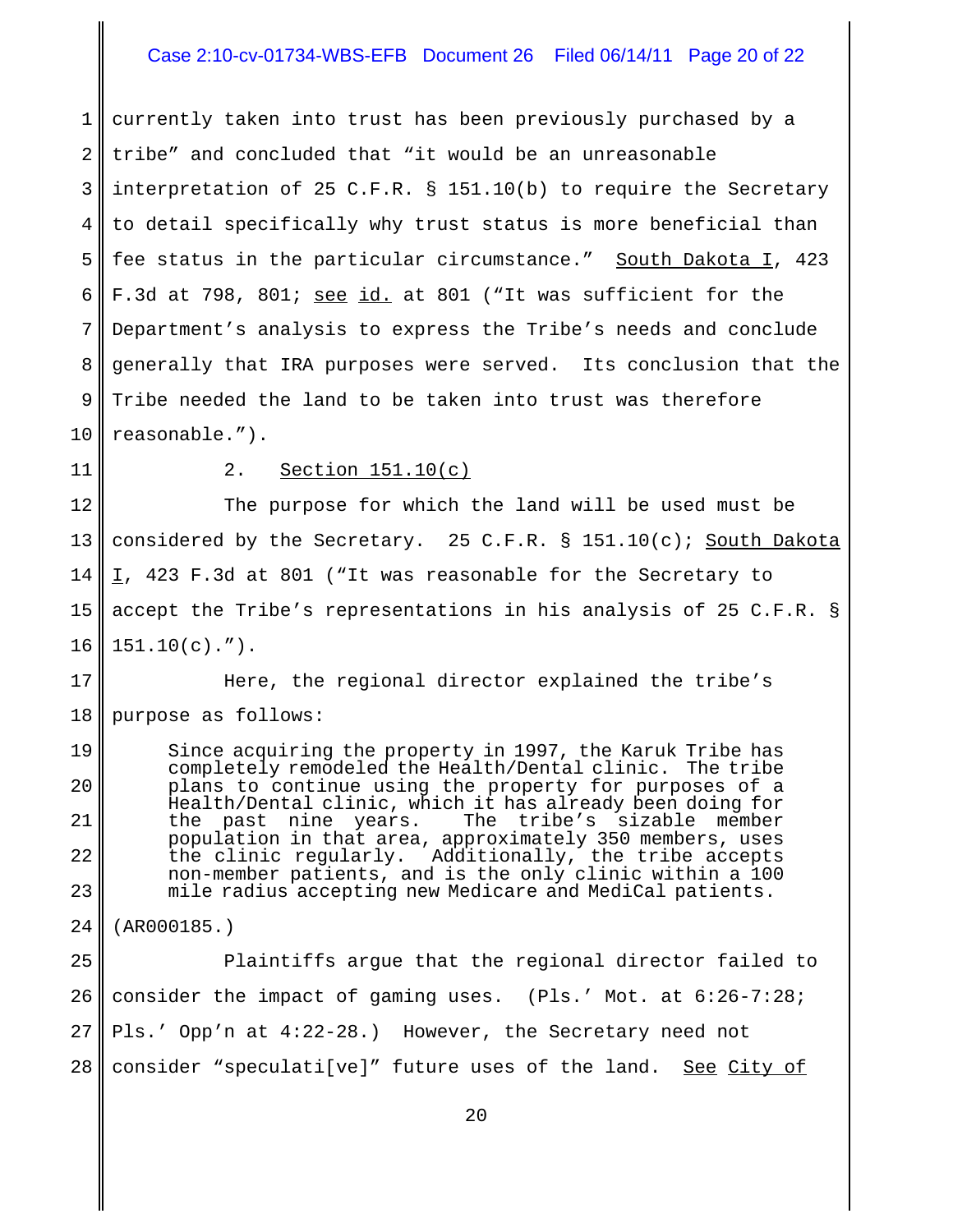### Case 2:10-cv-01734-WBS-EFB Document 26 Filed 06/14/11 Page 21 of 22

1 2 3 4 5 6 7 8 9 10 11 12 Lincoln City, 229 F. Supp. 2d at 1124; see e.g., South Dakota I, 423 F.3d at 801, 801 n.9 (holding that "the Secretary was not required to seek out further evidence of possible gaming purposes in light of the Tribe's repeated assurances that it did not intend to use the land for gaming," a letter from the then-state governor stating that he had been assured that the tribe would not conduct gaming on the land, and the tribe's acknowledgment that "if it were later to seek to allow gaming on the land, it would fully comply with the additional application and approval requirements in the Indian Gaming Regulatory Act (IGRA), 25 U.S.C. §§ 2701-2721"). As the IBIA's decision explained the issue:

This fear . . . is entirely speculative. Nothing in the record suggests that the Tribe contemplates the use of the parcel for gaming. To the contrary, not only does the Tribe admit that the land does not qualify for gaming use under the Indian Gaming Regulatory Act, 25 U.S.C. § 2719(a), but the Tribe contends that the renovated site is completely developed and could not feasibly or fiscally-responsibly be used for gaming even if the Tribe wanted it to be so used. Additionally Tribal Resolution No. 07-R-160, approved on December 19, 2007, explicitly eschewed the use of the parcel for gaming.

13

14

15

16

17

18

21

19 20 City of Yreka, 51 IBIA at 296-97. Accordingly, the regional director adequately considered the tribe's purpose for the land.<sup>9</sup>

<sup>22</sup> 23 24 25 26 27 28 With respect to the other factors that the Secretary is required to consider pursuant to 25 C.F.R. §§ 151.10 and 151.10, plaintiffs only make passing arguments that the Secretary did not reasonably consider them. The administrative record reveals that the regional director reasonably considered the other factors. (See AR000184-AR000187 (considering existence of statutory authority for the acquisition, tax impacts, jurisdictional problems and potential conflicts, ability of BIA to handle additional trust responsibilities, compliance with environmental regulations, anticipated economic benefits, and distance between land to be acquired and tribe's reservation in light of the City's comments about economic benefits to tribe, zoning ordinances, and lost tax revenue).)